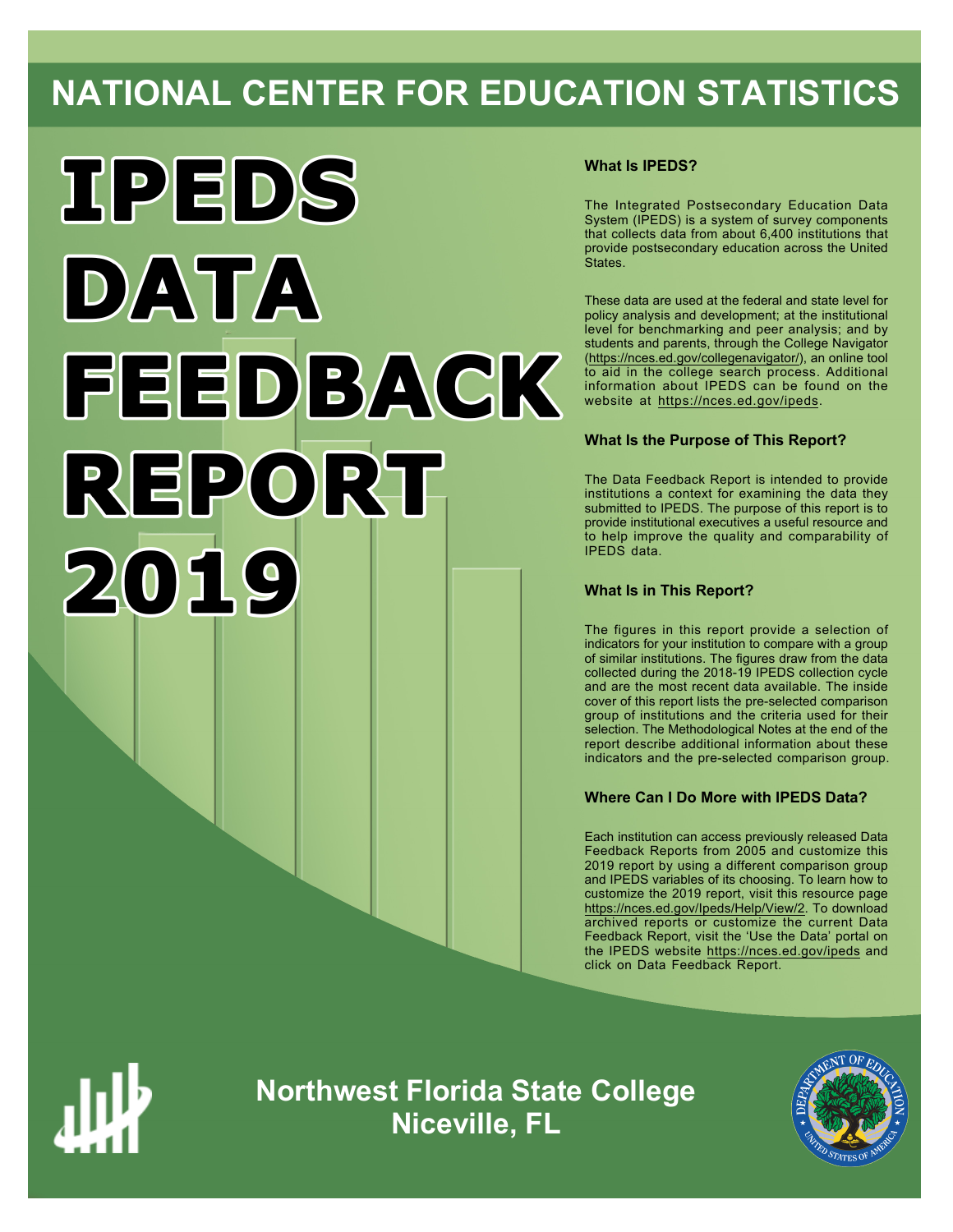# **COMPARISON GROUP**

Comparison group data are included to provide a context for interpreting your institution's statistics. If your institution did not define a custom comparison group for this report by July 13, 2019 NCES selected a comparison group for you. (In this case, the characteristics used to define the comparison group appears below.) The Customize Data Feedback Report functionality on the IPEDS Data Center at this provided link [\(https://nces.ed.gov/ipeds/datacenter/](https://nces.ed.gov/ipeds/datacenter/)) can be used to reproduce the figures in this report using different peer groups.

The custom comparison group chosen by Northwest Florida State College includes the following 11 institutions:

- College of Central Florida (Ocala, FL)
- George C Wallace Community College-Dothan (Dothan, AL)
- Gulf Coast State College (Panama City, FL)
- Itawamba Community College (Fulton, MS)
- Lee College (Baytown, TX)
- Pensacola State College (Pensacola, FL)
- Polk State College (Winter Haven, FL)
- Saint Johns River State College (Palatka, FL)
- Tallahassee Community College (Tallahassee, FL)
- Trinity Valley Community College (Athens, TX)
- West Kentucky Community and Technical College (Paducah, KY)

# **The figures in this report have been organized and ordered into the following topic areas:**

| [No charts applicable]           |                   |
|----------------------------------|-------------------|
| Fig. 1 and 2                     | Pg. 3             |
| Fig. 3                           | Pg. 3             |
| Fig. 4 and $5$                   | Pg. 4             |
| Fig. 6 and 7                     | Pg. 4             |
| [No charts applicable]           |                   |
| Fig. 8, 9, 10, 11, 12, 13 and 14 | Pg. 5, 6, 7 and 8 |
| Fig. 15 and 16                   | Pg. 9             |
| Fig. 17 and 18                   | Pg. 9             |
| Fig. 19 and 20                   | Pg. 10            |
|                                  |                   |

\*These figures only appear in customized Data Feedback Reports (DFR), which are available through Use the Data portal on the IPEDS website.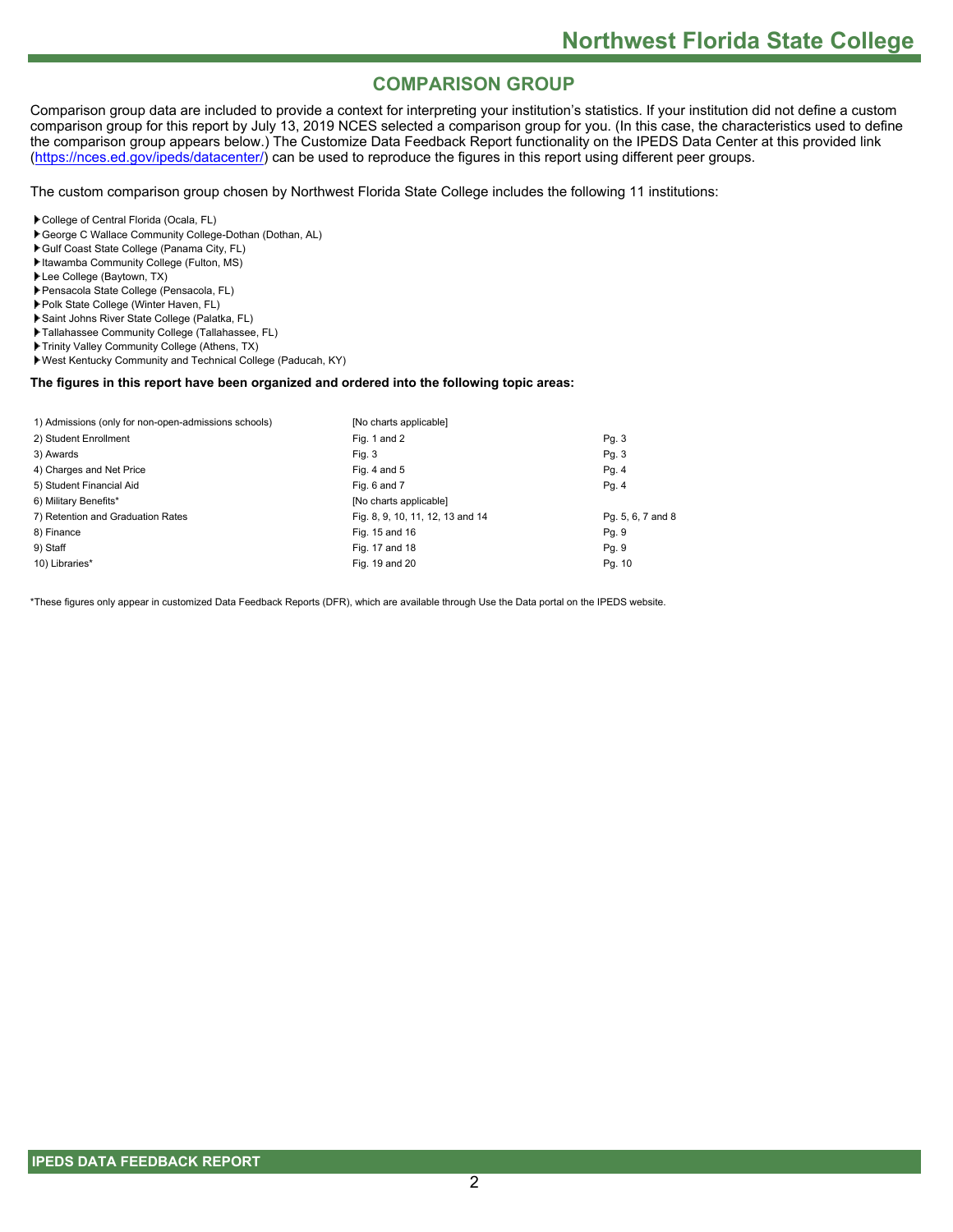



NOTE: For more information about disaggregation of data by race and ethnicity, see the Methodological Notes. Median values for the comparison group will not add to 100%. See 'Use of Median Values for Comparison Group' for how median values are determined. N is the number of institutions in the comparison group. SOURCE: U.S. Department of Education, National Center for Education Statistics, Integrated Postsecondary Education Data System (IPEDS): Spring 2019, Fall Enrollment component.

#### **Figure 2. Unduplicated 12-month headcount of all students and of undergraduate students (2017-18), total FTE enrollment (2017-18), and full- and part-time fall enrollment (Fall 2018)**



NOTE: For details on calculating full-time equivalent (FTE) enrollment, see Calculating FTE in the Methodological Notes. Total headcount, FTE, and full- and part-time fall enrollment include both undergraduate and postbaccalaureate students, when applicable. N is the number of institutions in the comparison group.

SOURCE: U.S. Department of Education, National Center for Education Statistics, Integrated Postsecondary Education Data System (IPEDS): Fall 2018, 12-month Enrollment component and Spring 2019, Fall Enrollment component.

# **Figure 3. Number of degrees awarded, by level: 2017-18**



NOTE: For additional information about postbaccalaureate degree levels, see the Methodology Notes. N is the number of institutions in the comparison group. SOURCE: U.S. Department of Education, National Center for Education Statistics, Integrated Postsecondary Education Data System (IPEDS): Fall 2018, Completions component.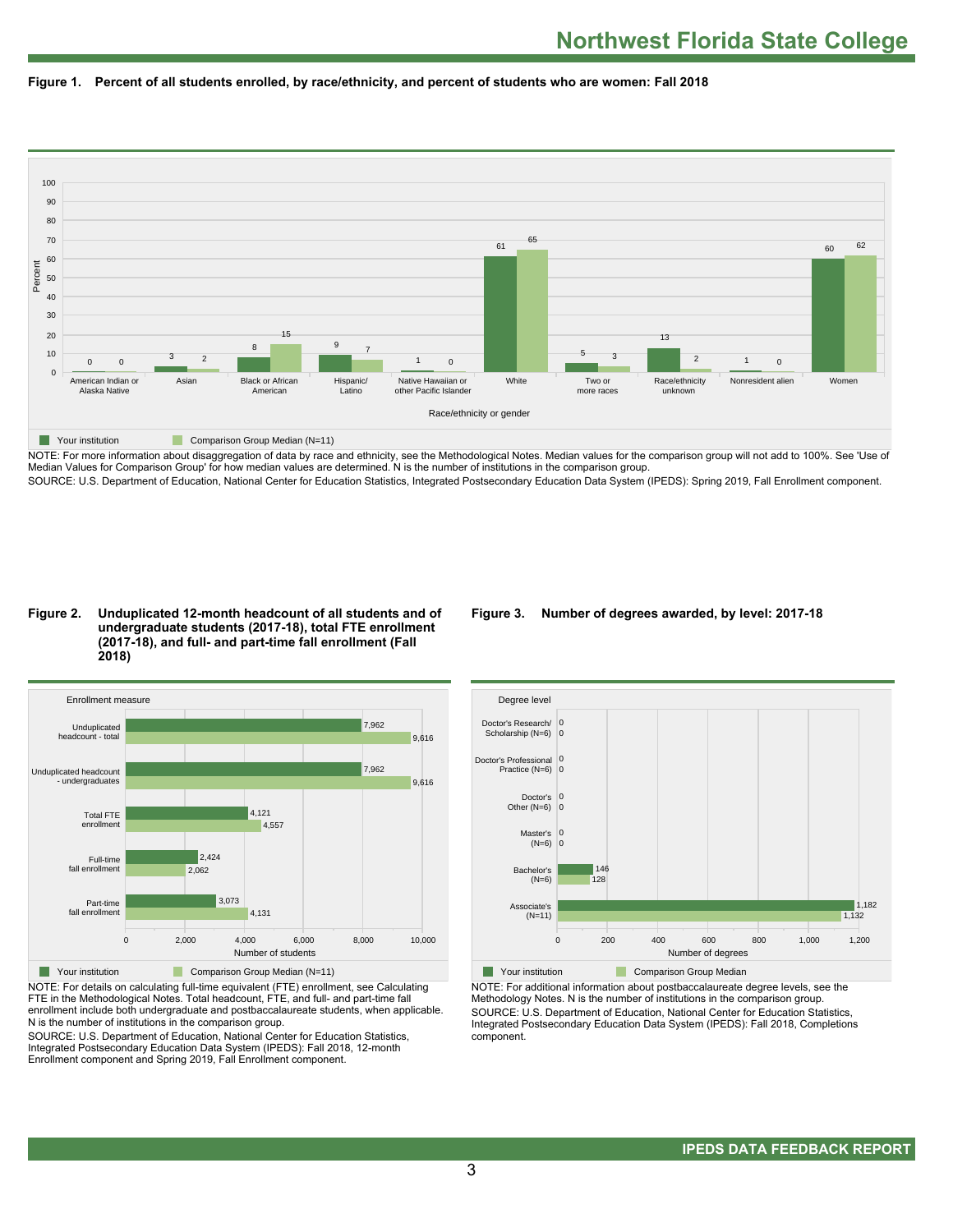**Figure 4. Academic year tuition and required fees for full-time, first-time degree/certificate-seeking undergraduates: 2015-16 to 2018-19**



NOTE: The tuition and required fees shown here are the lowest reported from the categories of in-district, in-state, and out-of-state. N is the number of institutions in the comparison group.

SOURCE: U.S. Department of Education, National Center for Education Statistics, Integrated Postsecondary Education Data System (IPEDS): Fall 2018, Institutional Characteristics component.

**Figure 6. Percent of full-time, first-time degree/certificate-seeking undergraduate students who were awarded grant or scholarship aid from the federal government, state/local government, or the institution, or loans, by type of aid: 2017-18**



NOTE: Any grant aid above includes grant or scholarship aid awarded from the federal government, state/local government, or the institution. Federal grants includes Pell grants and other federal grants. Any loans includes federal loans and other loans awarded to students. For details on how students are counted for financial aid reporting, see Cohort Determination in the Methodological Notes. N is the number of institutions in the comparison group.

SOURCE: U.S. Department of Education, National Center for Education Statistics, Integrated Postsecondary Education Data System (IPEDS): Winter 2018-19, Student Financial Aid component.





NOTE: Average net price is for full-time, first-time degree/certificate-seeking undergraduate students and is generated by subtracting the average amount of federal, state/local government, and institutional grant and scholarship awarded aid from the total cost of attendance. Total cost of attendance is the sum of published tuition and required fees, books and supplies, and the average room and board and other expenses. For details, see the Methodological Notes. N is the number of institutions in the comparison group.

SOURCE: U.S. Department of Education, National Center for Education Statistics, Integrated Postsecondary Education Data System (IPEDS): Fall 2018, Institutional Characteristics component and Winter 2018-19, Student Financial Aid component.





**The Your institution Comparison Group Median** 

NOTE: Any grant aid above includes grant or scholarship aid awarded from the federal government, state/local government, or the institution. Federal grants includes Pell grants and other federal grants. Any loans includes federal loans and other loans awarded to students. Average amounts of aid were calculated by dividing the total aid awarded by the total number of recipients in each institution. N is the number of institutions in the comparison group.

SOURCE: U.S. Department of Education, National Center for Education Statistics, Integrated Postsecondary Education Data System (IPEDS): Winter 2018-19, Student Financial Aid component.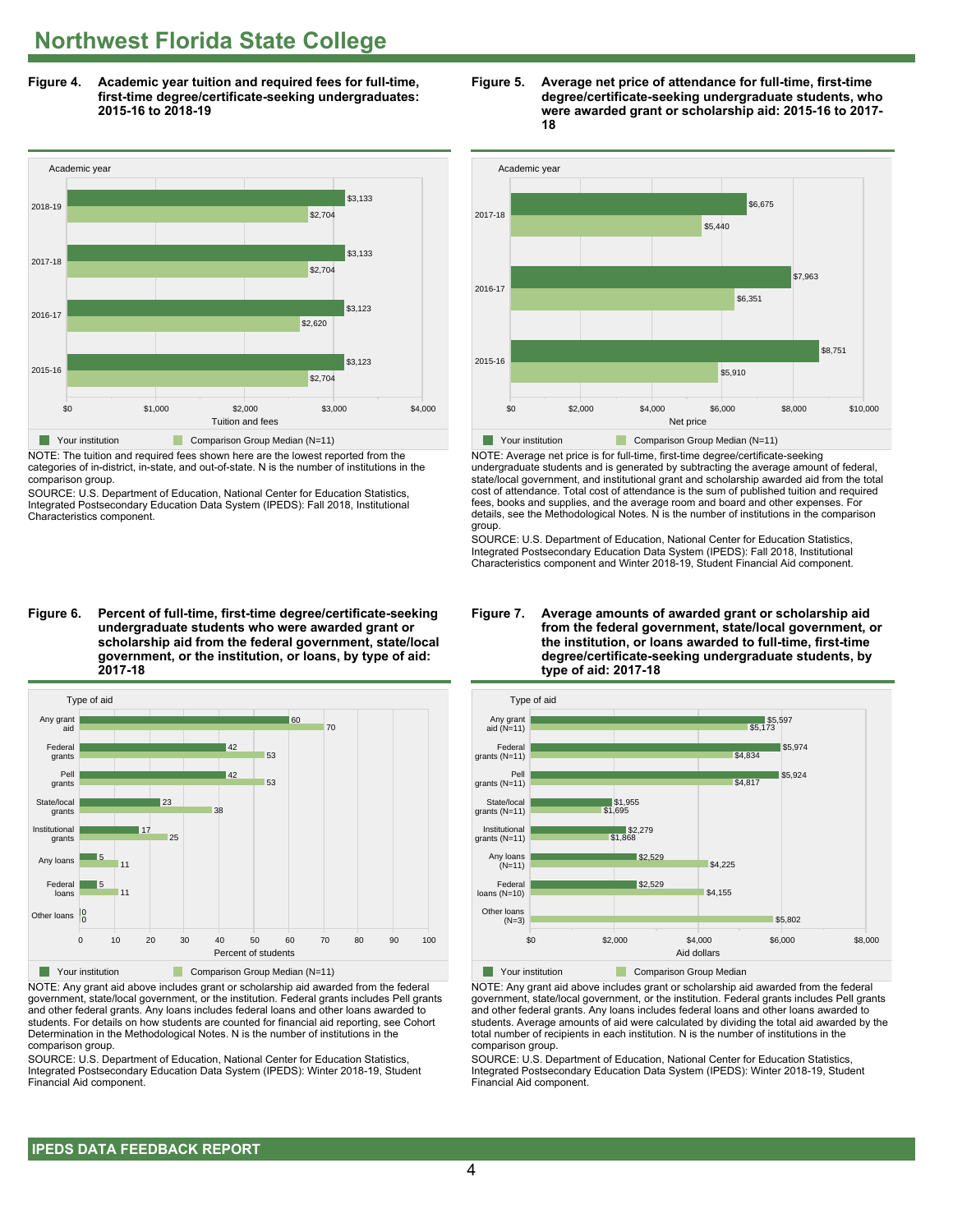**Figure 8. Graduation and transfer-out rates of full-time, first-time degree/certificate-seeking undergraduates within 150% of normal time to program completion: 2012 cohort**



NOTE: Graduation rate cohort includes all full-time, first-time degree/certificate-seeking undergraduate students. Graduation and transfer-out rates are the Student Right-to-Know rates. Only institutions with mission to prepare students to transfer are required to report transfer out. For more details, see the Methodological Notes. N is the number of institutions in the comparison group.

SOURCE: U.S. Department of Education, National Center for Education Statistics, Integrated Postsecondary Education Data System (IPEDS): Winter 2018-19, Graduation Rates component.





**The Comparison Group Median** 

NOTE: For more information about disaggregation of data by race and ethnicity, see the Methodological Notes. The graduation rates are the Student Right-to-Know (SRK) rates. Median values for the comparison group will not add to 100%. N is the number of institutions in the comparison group. SOURCE: U.S. Department of Education, National Center for Education Statistics, Integrated Postsecondary Education Data System (IPEDS): Winter 2018-19, Graduation Rates

component.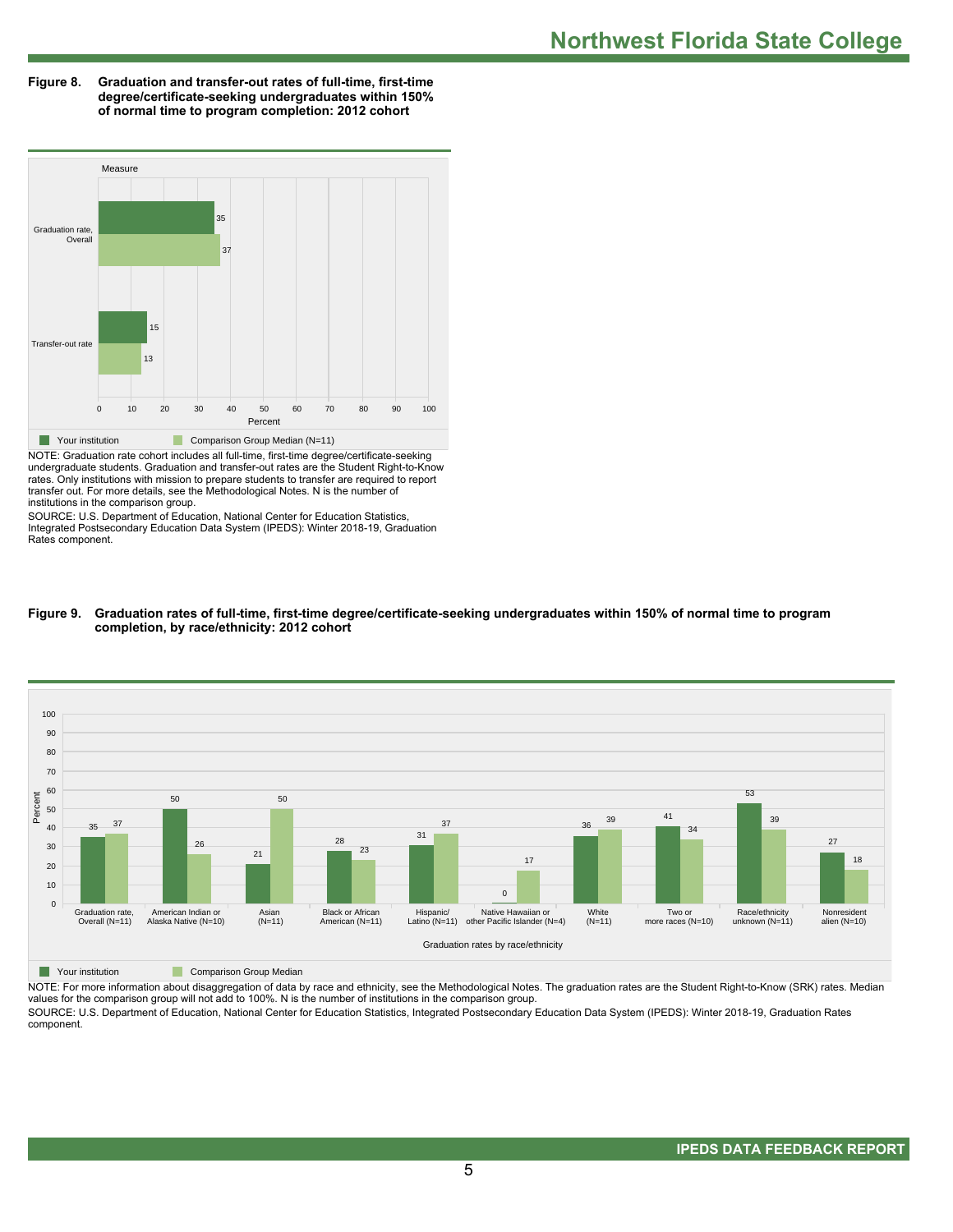**Figure 10. Graduation rates of full-time, first-time degree/certificateseeking undergraduates within 150% of normal time to program completion, by type of aid: 2012 cohort**



NOTE: Graduation rate cohort includes all full-time, first-time degree/certificate-seeking undergraduate students. Data were collected on those students, who at entry of the cohort, were awarded a Pell Grant and students who were awarded a Subsidized Stafford loan, but did not receive a Pell Grant. Graduation rates are the Student Right-to-Know rates. For more details, see the Methodological Notes. N is the number of institutions in the comparison group.

SOURCE: U.S. Department of Education, National Center for Education Statistics, Integrated Postsecondary Education Data System (IPEDS): Winter 2018-19, Graduation Rates component.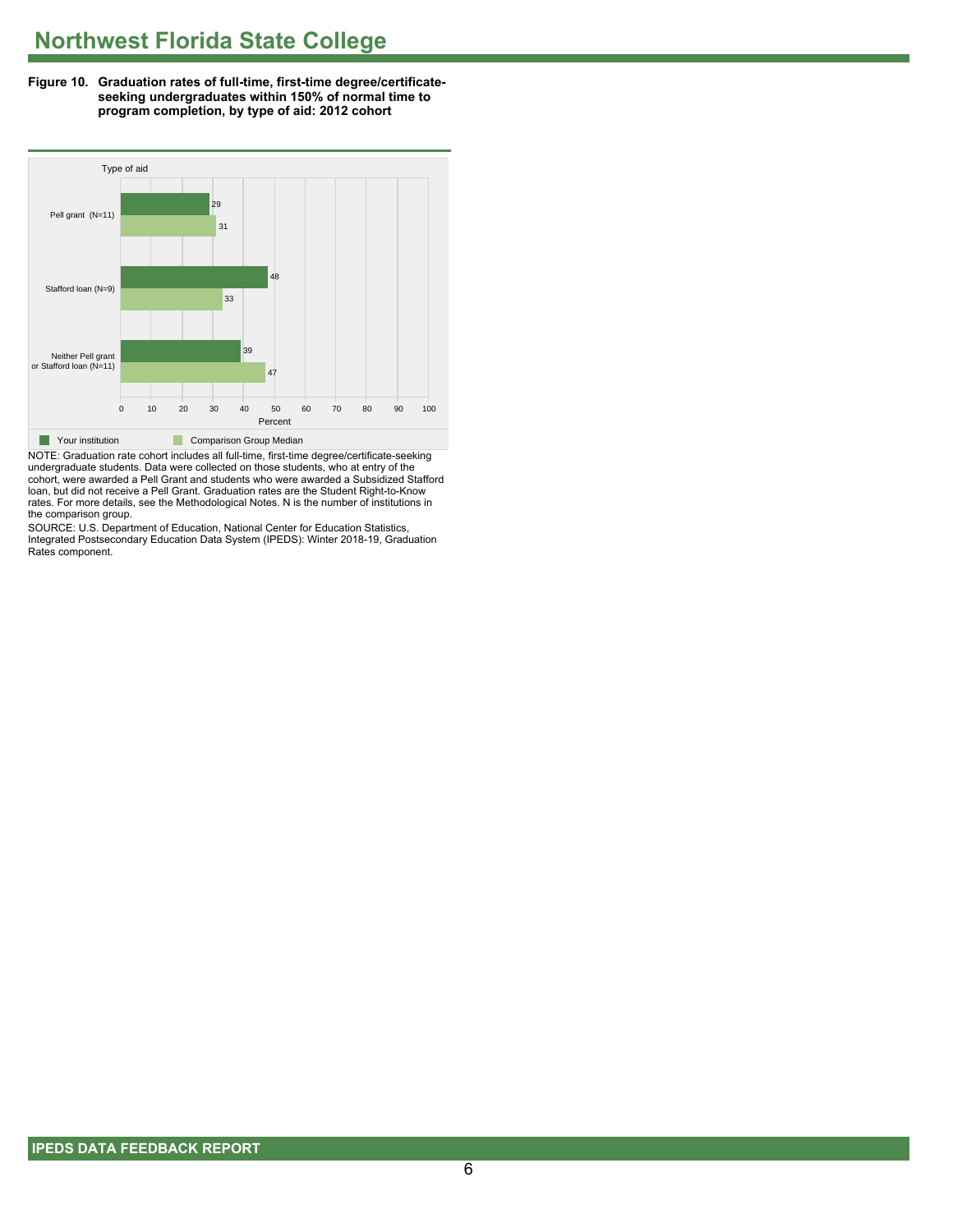#### **Figure 11. Award and enrollment rates of first-time, full-time, degree/certificate-seeking undergraduates after 8 years of entry, by Pell status: 2010-11 cohort**



NOTE: Award measures are based on the highest award received after 8 years of entry and enrollment measures are based on students who did not receive an award after 8 years of entry. Student cohorts (i.e., First-time, full-time; First-time, part-time; Non-first-time, full-time; and Non-first-time, part-time) are degree/certificate-seeking undergraduate students who entered the institution between July 1, 2010-June 30, 2011. Pell recipients are students with demonstrated financial need. For more details, see the Methodological Notes. N is the number of institutions in the comparison group.

SOURCE: U.S. Department of Education, National Center for Education Statistics, Integrated Postsecondary Education Data System (IPEDS): Winter 2018-19, Outcome Measures component.

#### **Figure 12. Award and enrollment rates of first-time, part-time, degree/certificate-seeking undergraduates after 8 years of entry, by Pell status: 2010-11 cohort**



NOTE: Award measures are based on the highest award received after 8 years of entry and enrollment measures are based on students who did not receive an award after 8 years of entry. Student cohorts (i.e., First-time, full-time; First-time, part-time; Non-first-time, full-time; and Non-first-time, part-time) are degree/certificate-seeking undergraduate students who entered the institution between July 1, 2010-June 30, 2011. Pell recipients are students with demonstrated financial need. For more details, see the Methodological Notes. N is the number of institutions in the comparison group.

SOURCE: U.S. Department of Education, National Center for Education Statistics, Integrated Postsecondary Education Data System (IPEDS): Winter 2018-19, Outcome Measures component.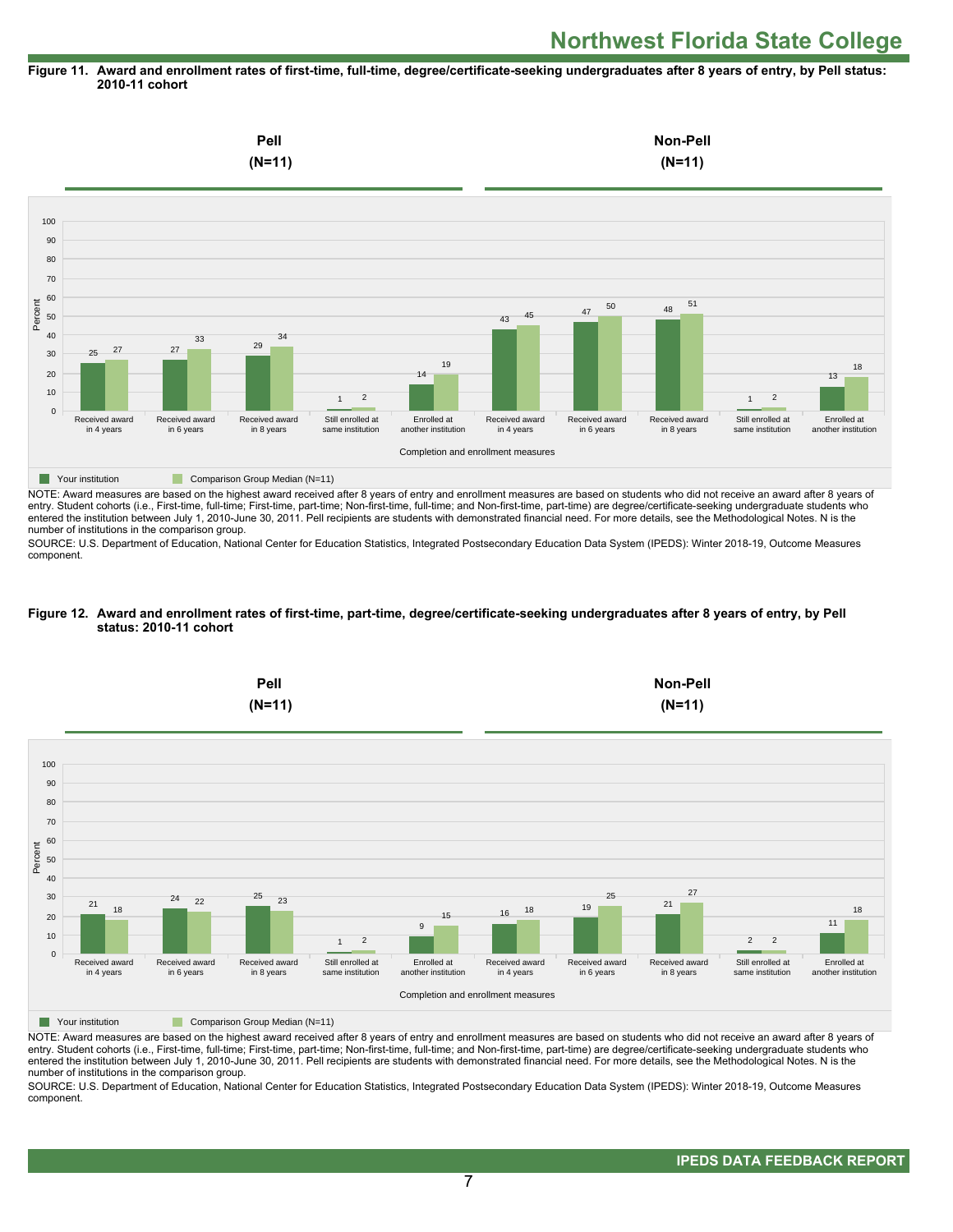**Figure 13. Award and enrollment rates of non-first-time, full-time, degree/certificate-seeking undergraduates after 8 years of entry, by Pell status: 2010-11 cohort**



NOTE: Award measures are based on the highest award received after 8 years of entry and enrollment measures are based on students who did not receive an award after 8 years of entry. Student cohorts (i.e., First-time, full-time; First-time, part-time; Non-first-time, full-time; and Non-first-time, part-time) are degree/certificate-seeking undergraduate students who entered the institution between July 1, 2010-June 30, 2011. Pell recipients are students with demonstrated financial need. For more details, see the Methodological Notes. N is the number of institutions in the comparison group.

SOURCE: U.S. Department of Education, National Center for Education Statistics, Integrated Postsecondary Education Data System (IPEDS): Winter 2018-19, Outcome Measures component.

#### **Figure 14. Award and enrollment rates of non-first-time, part-time, degree/certificate-seeking undergraduates after 8 years of entry, by Pell status: 2010-11 cohort**



NOTE: Award measures are based on the highest award received after 8 years of entry and enrollment measures are based on students who did not receive an award after 8 years of entry. Student cohorts (i.e., First-time, full-time; First-time, part-time; Non-first-time, full-time; and Non-first-time, part-time) are degree/certificate-seeking undergraduate students who entered the institution between July 1, 2010-June 30, 2011. Pell recipients are students with demonstrated financial need. For more details, see the Methodological Notes. N is the number of institutions in the comparison group.

SOURCE: U.S. Department of Education, National Center for Education Statistics, Integrated Postsecondary Education Data System (IPEDS): Winter 2018-19, Outcome Measures component.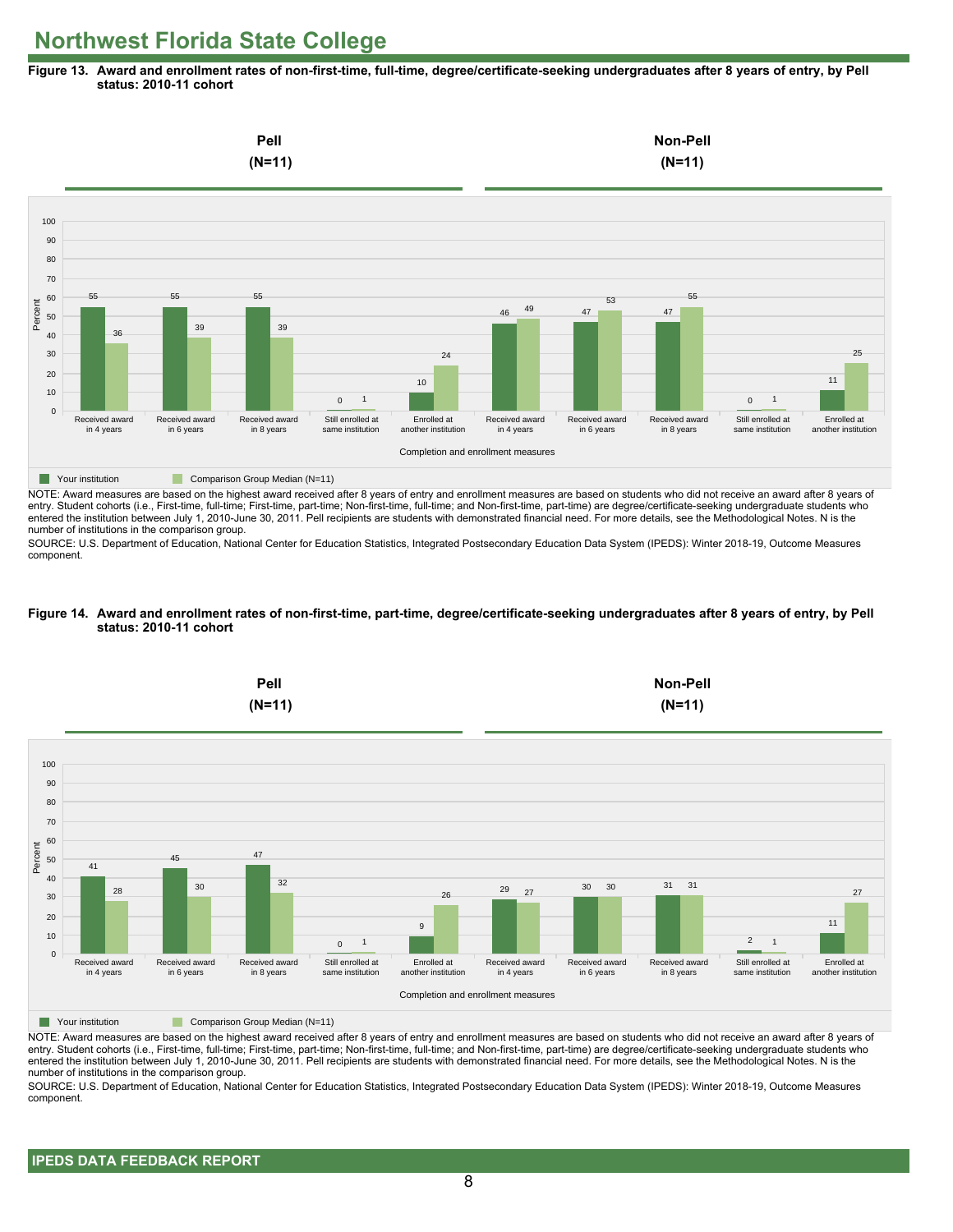**Northwest Florida State College** 

**Figure 15. Percent distribution of core revenues, by source: Fiscal year 2018**

**Figure 16. Core expenses per FTE enrollment, by function: Fiscal year 2018**



NOTE: The comparison group median is based on those members of the comparison group that report finance data using the same accounting standards as the comparison institution. For more information, see the Methodological Notes. N is the number of institutions in the comparison group.

SOURCE: U.S. Department of Education, National Center for Education Statistics, Integrated Postsecondary Education Data System (IPEDS): Spring 2019, Finance component.



NOTE: Expenses per full-time equivalent (FTE) enrollment, particularly instruction, may be inflated because finance data includes all core expenses while FTE reflects credit activity only. For details on calculating FTE enrollment and a detailed definition of core expenses, see the Methodological Notes. N is the number of institutions in the comparison group. SOURCE: U.S. Department of Education, National Center for Education Statistics, Integrated Postsecondary Education Data System (IPEDS): Fall 2018, 12-month Enrollment component and Spring 2019, Finance component.

#### **Figure 17. Full-time equivalent staff, by occupational category: Fall 2018**



NOTE: Graduate assistants are not included. For calculation details, see the Methodological Notes. N is the number of institutions in the comparison group. SOURCE: U.S. Department of Education, National Center for Education Statistics, Integrated Postsecondary Education Data System (IPEDS): Spring 2019, Human Resources component.

#### **Figure 18. Average salaries of full-time instructional non-medical staff equated to 9-months worked, by academic rank: Academic year 2018-19**



NOTE: See Methodology Notes for more details on average salary. N is the number of institutions in the comparison group. Medians are not reported for comparison groups with less than three values.

SOURCE: U.S. Department of Education, National Center for Education Statistics, Integrated Postsecondary Education Data System (IPEDS): Spring 2019, Human Resources component.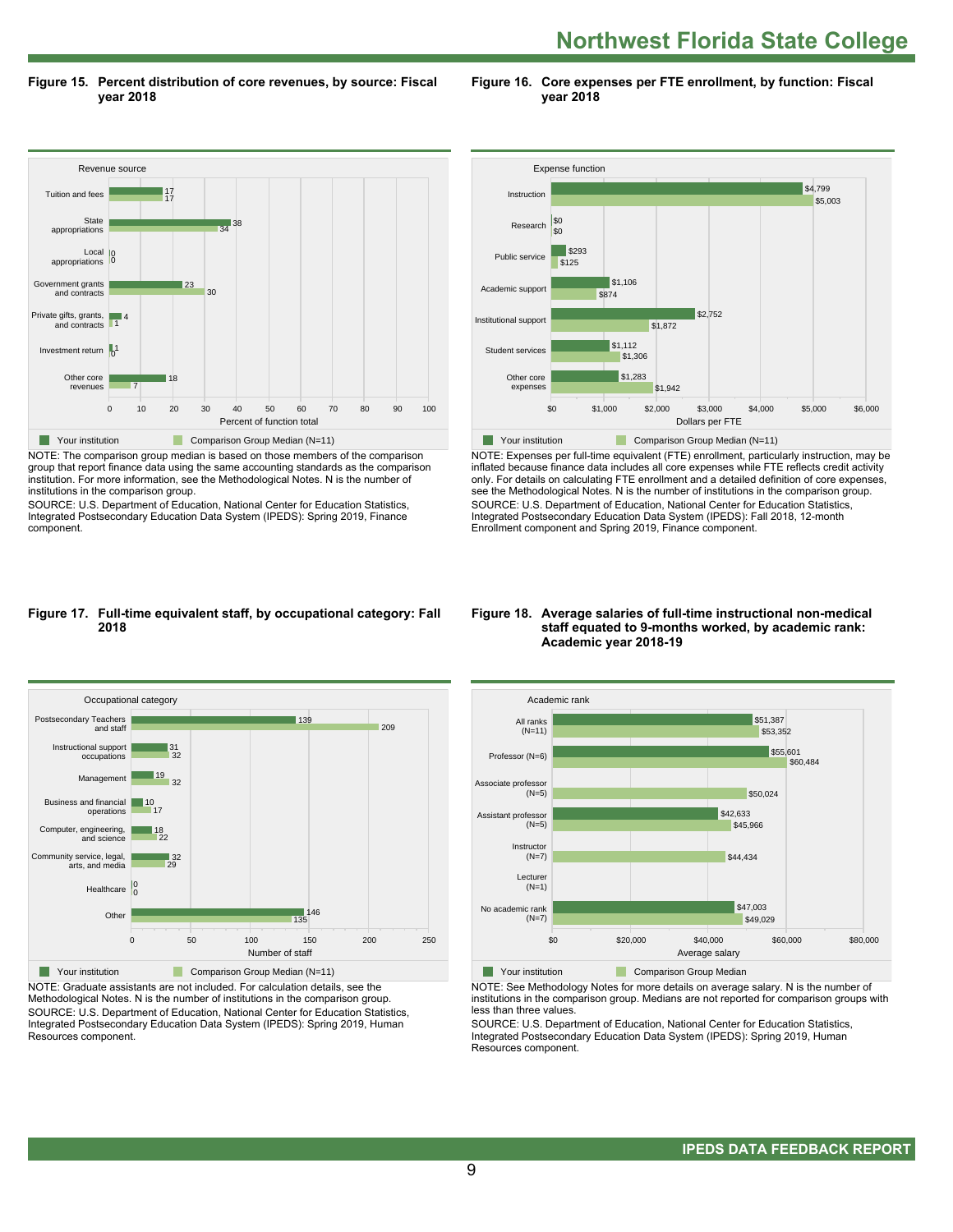**Figure 19. Percent distribution of library collection, by material type: Fiscal Year 2018**

#### **Figure 20. Percent distribution of library expenses, by function: Fiscal Year 2018**



SOURCE: U.S. Department of Education, National Center for Education Statistics, Integrated Postsecondary Education Data System (IPEDS): Spring 2019, Academic Libraries component.



NOTE: N is the number of institutions in the comparison group. SOURCE: U.S. Department of Education, National Center for Education Statistics, Integrated Postsecondary Education Data System (IPEDS): Spring 2019, Academic Libraries component.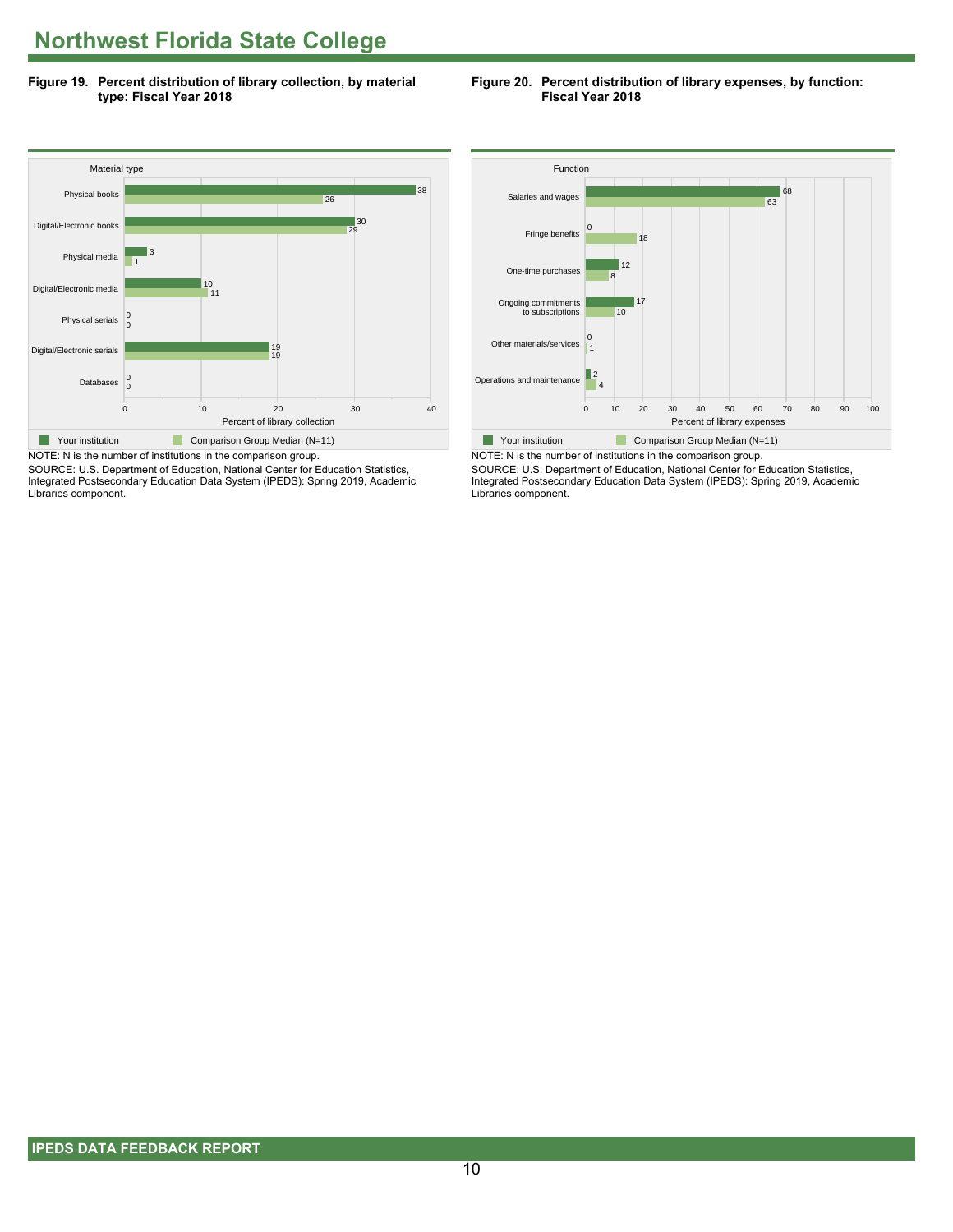# **METHODOLOGICAL NOTES**

#### **Overview**

This report is based on data supplied by institutions to IPEDS during 2018-19 data collection year. Response rates exceeded 99% for most surveys. IPEDS First Look reports at<https://nces.ed.gov/pubsearch/getpubcats.asp?sid=010> provide some information on aggregate institutional responses. Furthermore, data used in this report are provisional level and may be revised for a limited time through the IPEDS Prior Year Revision system.

# **Use of Median Values for Comparison Group**

This report compares your institution's data to the median value for the comparison group for each statistic shown in the figure. If more than one statistic is present in a figure, the median values are determined separately for each indicator or statistic. Medians are not displayed for comparison groups with fewer than three values. Where percentage distributions are presented, median values may not add to 100%. To access all the data used to create the figures included in this report, go to 'Use the Data' portal on the IPEDS website at this provided link ([https://nces.ed.gov/ipeds\)](https://nces.ed.gov/ipeds).

#### **Missing Statistics**

If a statistic is not reported for your institution, the omission indicates that the statistic is not relevant to your institution and the data were not collected. Not all notes may be applicable to your report.

#### **Use of Imputed Data**

All IPEDS data are subject to imputation for total (institutional) and partial (item) nonresponse. If necessary, imputed values were used to prepare your report.

#### **Data Confidentiality**

IPEDS data are not collected under a pledge of confidentiality.

#### **Disaggregation of Data by Race/Ethnicity**

When applicable, some statistics are disaggregated by race/ethnicity. Data disaggregated by race/ethnicity have been reported using the 1997 Office of Management and Budget categories. Detailed information about the race/ethnicity categories can be found at <https://nces.ed.gov/ipeds/Section/Resources>.

# **Cohort Determination for Reporting Student Financial Aid, Graduation Rates, and Outcome Measures**

Student cohorts for reporting Student Financial Aid and Graduation Rates data are based on the reporting type of the institution. For institutions that report based on an academic year (those operating on standard academic terms), student counts and cohorts are based on fall term data. Student counts and cohorts for program reporters (those that do not operate on standard academic terms) are based on unduplicated counts of students enrolled during a full 12-month period.

Student cohorts for reporting Outcome Measures are based on a full-year cohort from July 1-June 30 for all degree-granting institutions.

# **DESCRIPTION OF STATISTICS USED IN THE FIGURES**

#### **Admissions (only for non-open-admissions schools)**

#### *Admissions and Test Score Data*

Admissions and test score data are presented only for institutions that do not have an open admission policy, and apply to first-time, degree/certificate-seeking undergraduate students only. Applicants include only those students who fulfilled all requirements for consideration for admission and who were notified of one of the following actions: admission, non-admission, placement on a wait list, or application withdrawn (by applicant or institution). Admitted applicants (admissions) include wait-listed students who were subsequently offered admission. Early decision, early action, and students who began studies during the summer prior to the fall reporting period are included. For customized Data Feedback Reports, test scores are presented only if scores are required for admission.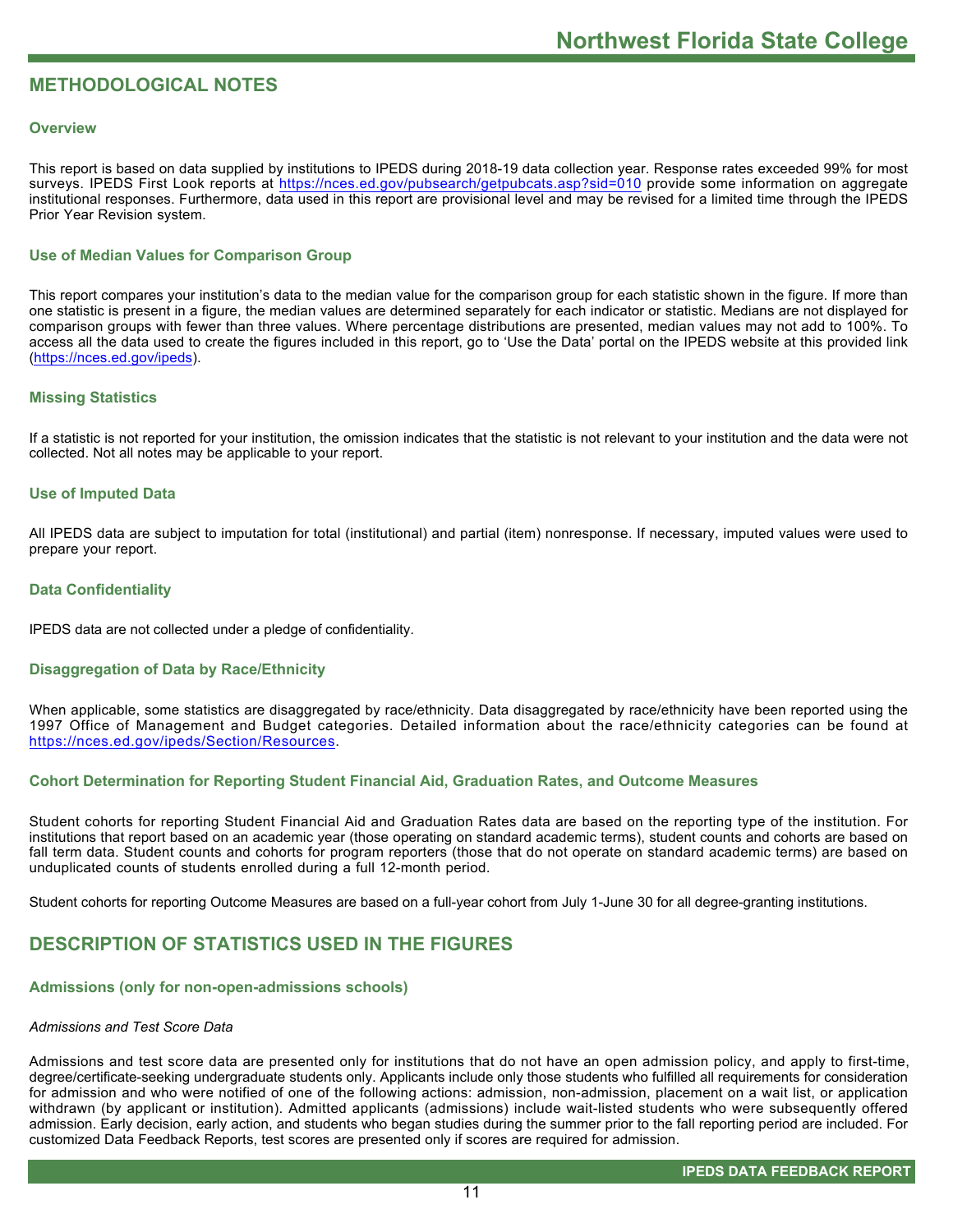# **Student Enrollment**

#### *Enrollment Counts*

12-month Enrollment captures a cumulative unduplicated headcount of enrollment over the full 12-month period beginning July 1 and ending June 30. In contrast, Fall Enrollment captures number of students enrolled on a particular date in the fall. Fall enrollment is often referred to as a "snapshot" of an institution"s enrollment at a specific time.

#### *FTE Enrollment*

The full-time equivalent (FTE) enrollment used in this report is the sum of the institution's FTE undergraduate enrollment and FTE graduate enrollment (as calculated from or reported on the 12-month Enrollment component). Undergraduate and graduate FTE are estimated using 12-month instructional activity (credit and/or contact hours). See "Calculation of FTE Students (using instructional activity)" in the IPEDS Glossary at <https://surveys.nces.ed.gov/ipeds/VisGlossaryAll.aspx>.

#### *Total Entering Undergraduate Students*

Total entering students are students at the undergraduate level, both full- and part-time, new to the institution in the fall term (or the prior summer term who returned in the fall). This includes all first-time undergraduate students, students transferring into the institution at the undergraduate level, and non-degree/certificate-seeking undergraduates entering in the fall. Only degree-granting, academic year reporting institutions provide total entering student data.

#### **Completions**

#### *Completions and Completers*

Completions collects data on undergraduate and graduate completions and completers in a 12-month period. Completions are the counts of postsecondary awards granted where each award reported once but multiple awards may be reported for one recipient. Completers are the counts of students granted postsecondary awards. The count of completers is collected in two ways. The first way counts all completers, while the second way counts completers by award level (e.g., number of associate's completers, number of bachelor's completers).

# **Student Financial Aid**

#### *Financial Aid Recipients and Amounts*

Student Financial Aid collects the counts of undergraduate students awarded different types of financial aid and the total amounts of aid awarded. The average dollar amount of aid awarded is then calculated. In addition, Student Financial Aid collects counts of full-time, first-time undergraduate student awarded aid and amounts of aid, and counts of undergraduate and graduate students receiving military educational benefits.

#### **Charges and Net Price**

#### *Average Institutional Net Price*

IPEDS collects data to calculate average net price at each institution for two groups of undergraduate students: those awarded grant aid and those awarded Title IV federal aid.

Average net price is calculated for full-time, first-time degree/certificate-seeking undergraduates who were awarded grant or scholarship aid from the federal government, state/local government, or the institution anytime during the full aid year. For public institutions, this includes only students who paid the in-state or in-district tuition rate. Other sources of grant aid are excluded. Average net price is generated by subtracting the average amount of federal, state/local government, and institutional grant and scholarship aid from the total cost of attendance. Total cost of attendance is the sum of published tuition and required fees, books and supplies, and the average room and board and other expenses.

For the purpose of the IPEDS reporting, aid awarded refers to financial aid that was awarded to, and accepted by, a student. This amount may differ from the aid amount that is disbursed to a student.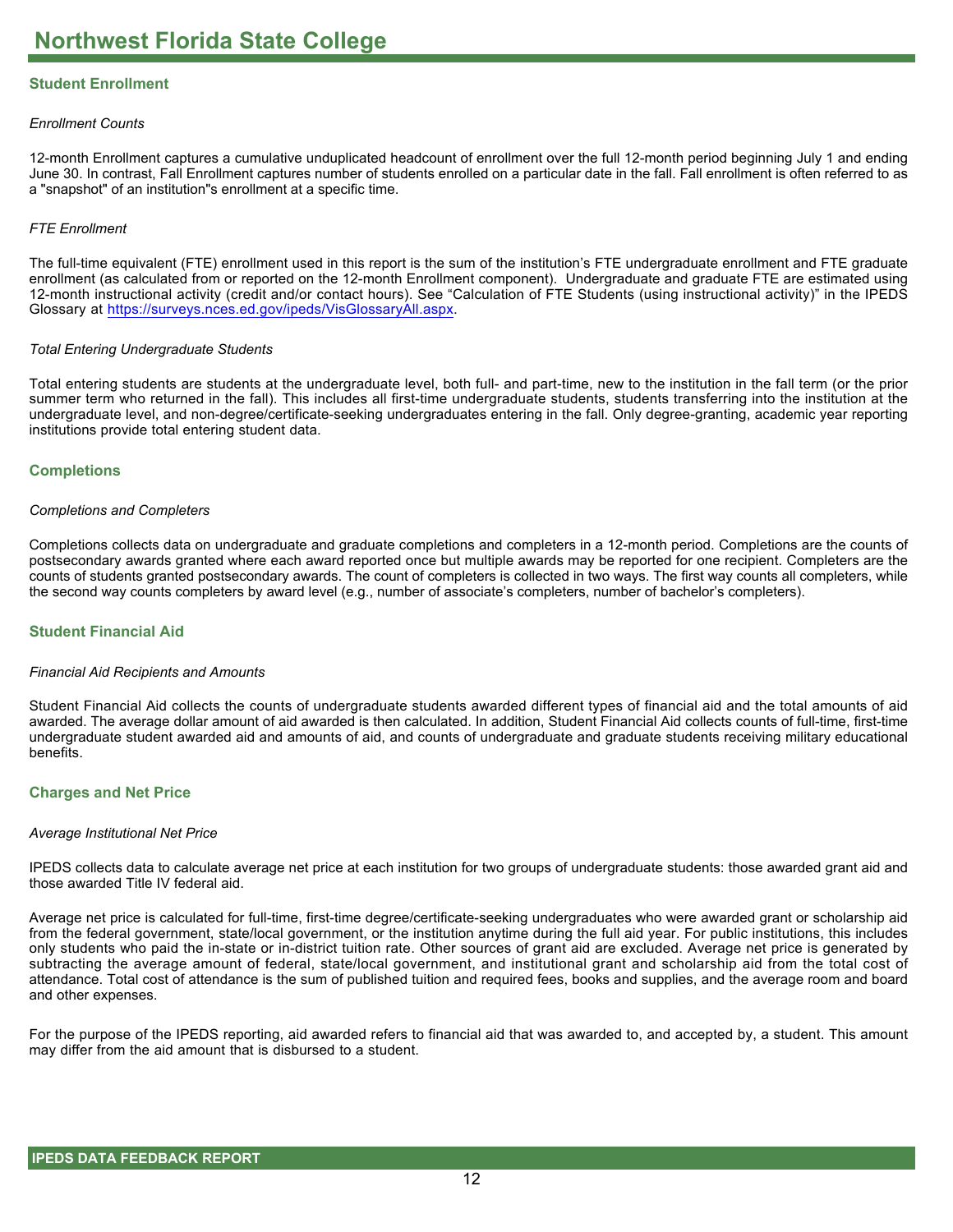#### **Retention, Graduation Rates, and Outcome Measures**

#### *Retention Rates*

Retention rates are measures of the rate at which students persist in their educational program at an institution, expressed as a percentage. For four-year institutions, this is the percentage of first-time bachelors (or equivalent) degree-seeking undergraduates from the previous fall who are again enrolled in the current fall. For all other institutions this is the percentage of first-time degree/certificate-seeking students from the previous fall who either re-enrolled or successfully completed their program by the current fall. The full-time retention rate is calculated using the percentage of full-time, first-time degree/certificate-seeking undergraduates, while the part-time rate is calculated using the percentage of part-time, first-time degree/certificate-seeking undergraduates.

#### *Graduation Rates and Transfer-out Rate*

Graduation rates are those developed to satisfy the requirements of the Student Right-to-Know Act and Higher Education Act, as amended, and are defined as the total number of individuals from a given cohort of full-time, first-time degree/certificate-seeking undergraduates who completed a degree or certificate within a given percent of normal time to complete all requirements of the degree or certificate program; divided by the total number of students in the cohort of full-time, first-time degree/certificate-seeking undergraduates minus any allowable exclusions. Institutions are permitted to exclude from the cohort students who died or were totally and permanently disabled; those who left school to serve in the armed forces or were called up to active duty; those who left to serve with a foreign aid service of the federal government, such as the Peace Corps; and those who left to serve on an official church mission.

A further extension of the traditional Graduation Rates (GR) component which carries forward 100% and 150% graduation rates data previously reported in the GR component is the Graduation Rates 200% (GR200) component, which requests information on any additional completers and exclusions from the cohort between 151% and 200% normal time for students to complete all requirements of their program of study.

Transfer-out rate is the total number of students from the cohort who are known to have transferred out of the reporting institution (without earning a degree/award) and subsequently re-enrolled at another institution within the same time period; divided by the same adjusted cohort (initial cohort minus allowable exclusions) as described above. Only institutions with a mission that includes providing substantial preparation for students to enroll in another eligible institution are required to report transfers out.

#### *Outcome Measures Data*

Alternative measures of student success are reported by degree-granting institutions to describe the outcomes of four degree/certificateseeking undergraduate student groups: First-time, full-time (FTFT); First-time, part-time (FTPT); Non-first-time, full-time entering (NFTFT); and Non-first-time, part-time entering (NFTPT). Additionally, each of the four cohorts collects data on two subcohorts: Pell grant recipients and non -Pell grant recipients. These measures provide the 4-year, 6-year, and 8-year award rates (or completions rates) after entering an institution. NCES calculates award rates by dividing a cohort's or subcohort's adjusted cohort into the number of total awards at 4-year, 6-year, and 8year status points.

The initial cohort can be revised and take allowable exclusions resulting in an adjusted cohort. Institutions are permitted to exclude from the initial cohort students who died or were totally and permanently disabled; those who left school to serve in the armed forces or were called up to active duty; those who left to serve with a foreign aid service of the federal government, such as the Peace Corps; and those who left to serve on an official church mission.

The highest award and the type of award (i.e., certificate, Associate's, or Bachelor's) are reported at each status point. For students who did not earn an undergraduate award after 8-years of entry, the enrollment statuses are reported as either still enrolled at the institution, or subsequently transferred out of the institution. Unlike the Graduation Rates data, all institutions must report on a full-year cohort (students entering July 1 of one year to June 30 to the next) and on their transfer out students, regardless if the institution has a mission that provides substantial transfer preparation.

#### **Finance**

#### *Core Revenues*

Core revenues for public institutions reporting under GASB standards include tuition and fees; government (federal, state, and local) appropriations and operating and nonoperating grants/contracts; private gifts, grants, and contracts (private operating grants/contracts plus gifts and contributions from affiliated entities); sales and services of educational activities; investment income; other operating and nonoperating sources; and other revenues and additions (capital appropriations and grants and additions to permanent endowments). "Other core revenues" include federal appropriations, sales and services of educational activities, other operating and nonoperating sources, and other revenues and additions.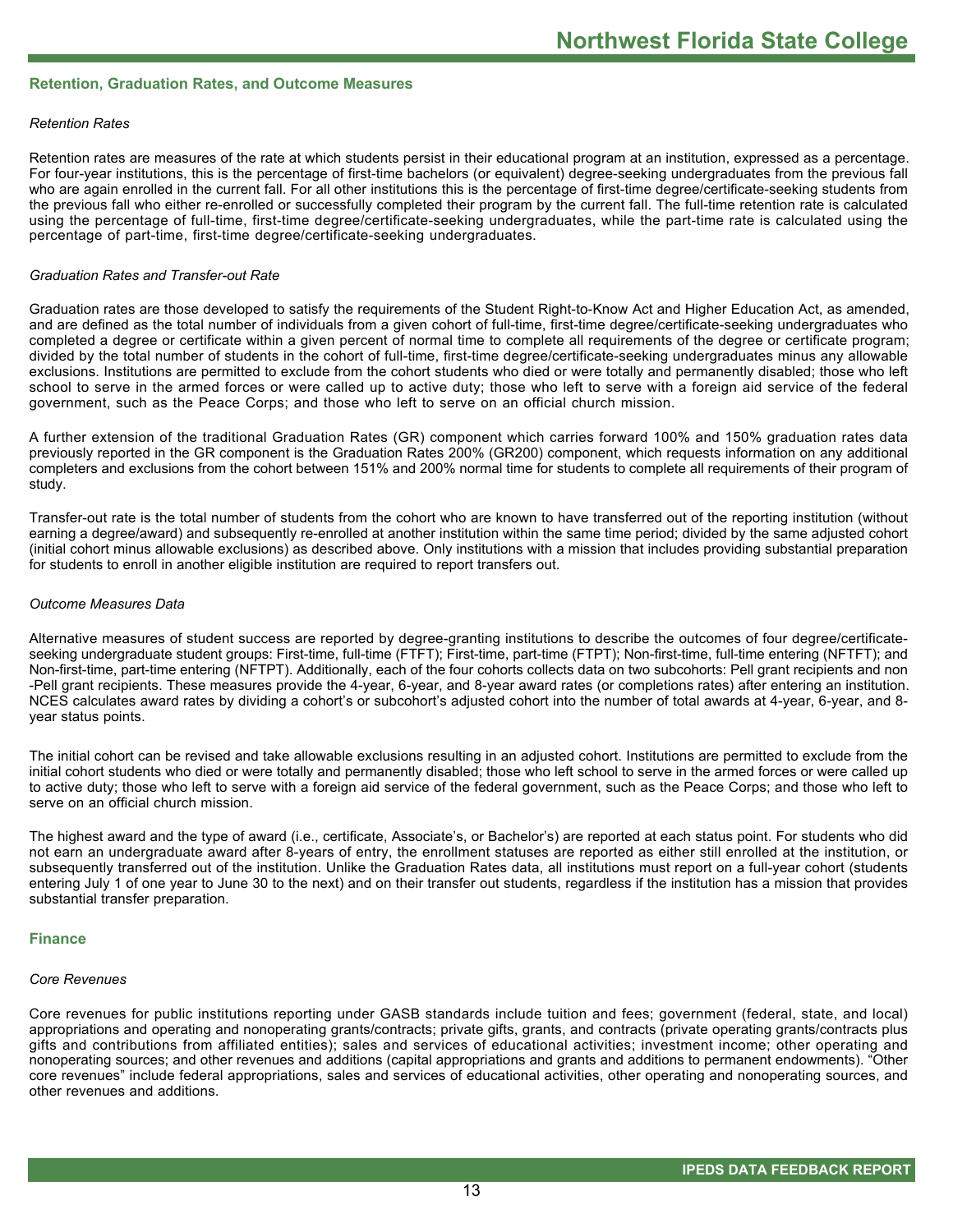Core revenues for private, not-for-profit institutions (and a small number of public institutions) reporting under FASB standards include tuition and fees; government (federal, state, and local) appropriations and grants/contracts; private gifts, grants and contracts (including contributions from affiliated entities); investment return; sales and services of educational activities; and other sources (a generated category of total revenues minus the sum of core and noncore categories on the Finance component). "Other core revenues" include government (federal, state, and local) appropriations, sales and services of educational activities, and other sources.

Core revenues for private, for-profit institutions reporting under FASB standards include tuition and fees; government (federal, state, and local) appropriations and grants/contracts; private grants/ contracts; investment income; sales and services of educational activities; and other sources (a generated category of total revenues minus the sum of core and noncore categories on the Finance component). "Other core revenues" include government (federal, state, and local) appropriations and other sources.

At degree-granting institutions, core revenues exclude revenues from auxiliary enterprises (e.g., bookstores and dormitories), hospitals, and independent operations. Non-degree-granting institutions do no report revenue from auxiliary enterprises in a separate category, and thus may include these amounts in the core revenues from other sources.

#### *Core Expenses*

Core expenses include expenses for instruction, research, public service, academic support, institutional support, student services, grant aid/scholarships and fellowships (net of discounts and allowances), and other functional expenses (a generated category of total expense minus the sum of core and noncore functions on the Finance component). Expenses for operation and maintenance of plant, depreciation, and interest are allocated to each of the other functions. Core expenses at degree-granting institutions exclude expenses for auxiliary enterprises (e.g., bookstores and dormitories), hospitals, and independent operations. Non-degree-granting institutions do not report expenses for auxiliary enterprises in a separate category and thus may include these amounts in the core expenses as other expenses. "Other core expenses" is the sum of grant aid/scholarships and fellowships and other expenses.

#### *Endowment Assets*

Endowment assets, for public institutions under GASB standards, and private, not-for-profit institutions under FASB standards, include gross investments of endowment funds, term endowment funds, and funds functioning as endowment for the institution and any of its foundations and other affiliated organizations. Private, for-profit institutions under FASB do not hold or report endowment assets.

#### *Salaries and Wages*

Salaries and wages for public institutions under GASB standards and private (not-for-profit and for-profit) institutions under FASB standards, include amounts paid as compensation for services to all employees regardless of the duration of service, and amounts made to or on behalf of an individual over and above that received in the form of a salary or wage.

# **Staff**

# *FTE Staff*

The full-time-equivalent (FTE) by occupational category is calculated by summing the total number of full-time staff and adding one-third of the total number of part-time staff. Graduate assistants are not included.

# *Equated Instructional Non-Medical Staff Salaries*

Institutions reported the number of full-time nonmedical instructional staff and their salary outlays by academic rank, gender, and the number of months worked (9-, 10-, 11-, and 12-months). Salary outlays for staff who worked 10-, 11-, and 12-months were equated to 9-months of work by multiplying the outlays reported for 10-months by 0.90, the outlays reported for 11 months by 0.818, and the outlays reported for 12 months by 0.75. The equated 10-, 11-, and 12-outlays were then added to the outlays for instructional staff that worked 9-months to generate a total 9-month equated salary outlay. The total 9-month equated outlay was then divided by total number of instructional non-medical staff to determine an equated 9-month average salary. This calculation was done for each academic rank. Salary outlays were not reported for staff that work less than 9-months and were excluded.

# *Student-to-Faculty Ratio*

Institutions can provide their institution's student-to-faculty ratio (i.e., student-to-instructional staff) for undergraduate programs or follow the NCES guidance in calculating their student-to-faculty ratio, which is as follows: the number of FTE students (using Fall Enrollment survey data) divided by total FTE instructional staff (using the total Primarily instruction + Instruction/research/public service staff reported in Human Resources component and adding any not primarily instructional staff that are teaching a credit course). For this calculation, FTE for students is equal to the number of the full-time students plus one-third the number of part-time students; FTE for instructional staff is similarly calculated. Students in "stand-alone" graduate or professional programs (such as, medicine, law, veterinary, dentistry, social work, or public health) and instructional staff teaching in these programs are excluded from the FTE calculations.